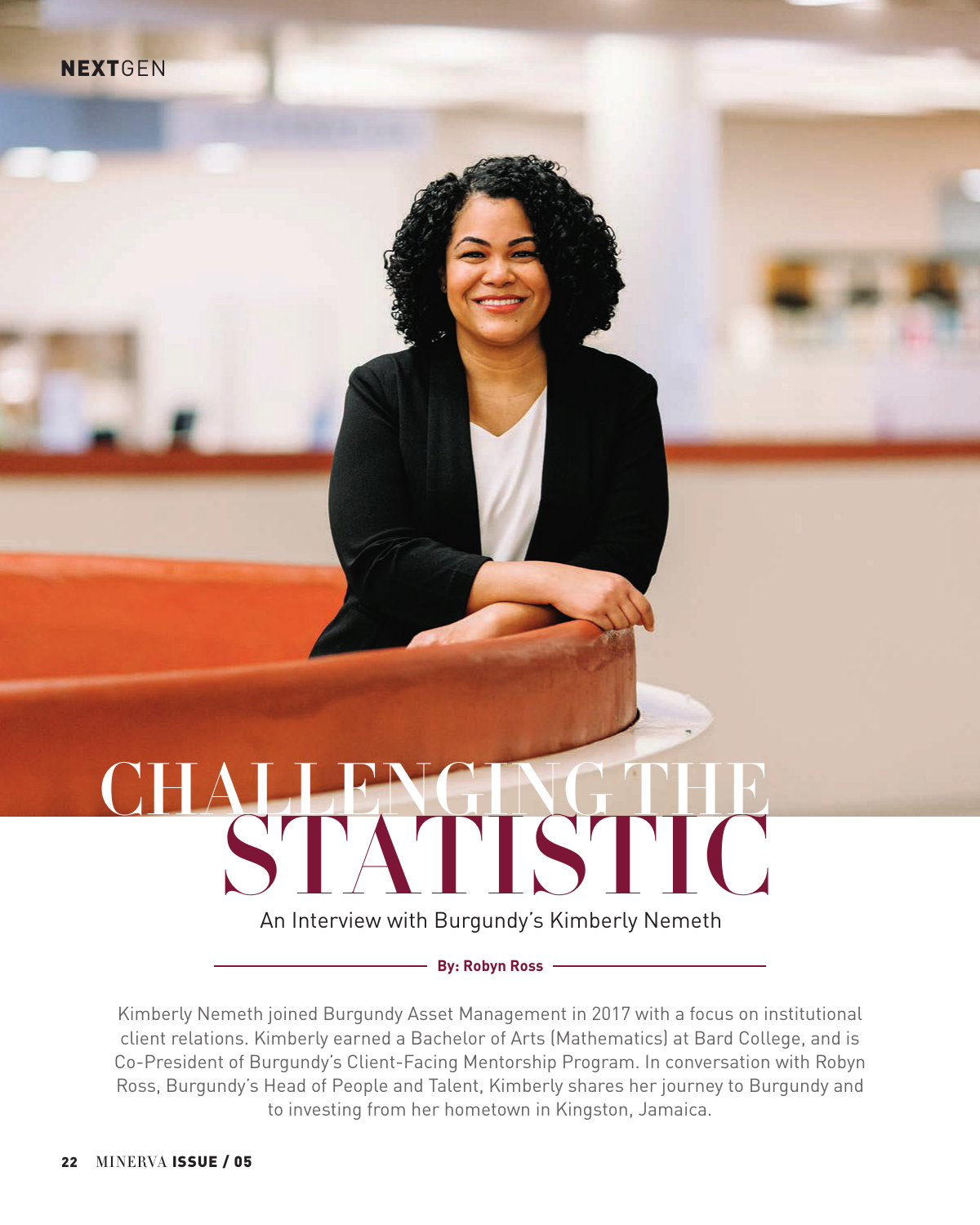#### *Robyn Ross (RR): Please tell us about your childhood.*

**Kimberly Nemeth (KN)**: I had a wonderful childhood growing up in Kingston, Jamaica. My parents were very supportive and great examples of what it means to always put family first. They sheltered me from a lot of our struggles but taught me that nothing is ever just handed to you in life. I am the eldest among my siblings, so a lot was expected of me. I took my studies seriously and enrolled in a performing arts school for extracurricular activities. It was a creative outlet for acting, singing, dancing, and performing in summer and Christmas productions. Apart from being loads of fun, this experience taught me discipline and the importance of teamwork and fostered a lifelong appreciation for the performing arts.

financial aid could get me there. A higher education meant more independence and more opportunities. I soon narrowed down my choices to liberal arts schools and chose Bard College so that I could focus on academics and still have a connection to the arts.

#### *RR:What was it like settling into a new country and university far away from home?*

**KN:** It was a bit of a culture shock, but I went to New York with an open mind, ready to meet new people and learn from new experiences. I was embraced by my new peers, some of whom had never met or been friends with a Jamaican. Similarly, I had been living in a bubble in Jamaica and was now being fully immersed into American culture amongst liberal young adults. I met a few of my firsts there as well: my my parents proud.

I ultimately decided to pursue the financial industry because the field appeared to be dynamic, challenging, and lucrative. It had the appeal of working with numbers and with people. My family had immigrated to Canada while I was studying in New York, so after graduation, I packed up and moved to Oshawa.

#### *RR: As a new immigrant to Canada, how did you go about finding a job in Finance?*

**KN:** Looking back, I had 100% blind optimism. I was under the naïve assumption that earning a bachelor's degree would land me a good job. I thought it would be easy, but it was not. I quickly learned that I also needed social capital and a good network. I was very discouraged. I had so many high hopes but not much guidance in terms of

## **Opportunity doesn't mean someone giving you an interview or even a job. It extends deeper than this. It is having mentors within your organization who want to support you. Are there people who will take you under their wing and people whom you can trust?**

#### *RR: How would your high school teachers and friends describe you?*

**KN:** My teachers would describe me as studious but cheeky. My friends would describe me as fun-loving. It was in high school that my confidence really started to build. My closest circle was a group of girls who were high achievers but humble and level-headed. They pushed me to stay competitive and we had a good balance of "work hard, play hard." When you surround yourself with genuine people who want more out of life, you're inspired to want more as well. The company you keep matters.

#### *RR: Why did you decide to go to New York for university?*

**KN:** The expectation that I would study abroad was set during high school. I was fortunate enough that my grades and student

first Jewish friend, my first friend from the LGBTQ+ community, and my first friend from Ethiopia. Meeting new friends from all walks of life expanded my horizons and the depth of my social aptitude. I think it's important to become friends with people who aren't like you so you can learn from other points of view.

#### *RR: You graduated with a Liberal Arts Degree in Math – did you choose finance as the industry you were going to work in from the get-go?*

**KN:** Funnily enough, I initially declared Chemistry as my major, in order to pursue medical school. Turns out I wasn't as interested in Organic Chemistry as I was in Math. In retrospect, I wasn't entirely sure what I wanted to do; the only thing I knew with certainty was that I wanted to make real opportunities. I had no Canadian experience and limited Canadian connections.

"

Discouraged by the rejections and delay, I started working with a recruiting firm. They sent me a job posting at Citco Canada, a hedge fund and private equity fund administrator. Citco was adept at hiring new grads and had an established training program. I started as a junior and left five years later as a manager within their Investor Relations department.

#### *RR: What advice do you have for others in terms of building social capital and a network?*

**KN:** Start to build your network as soon as you can. Don't be afraid to approach people and tap into as much of your initial network as possible. Ask this initial group to speak on your behalf to their networks.